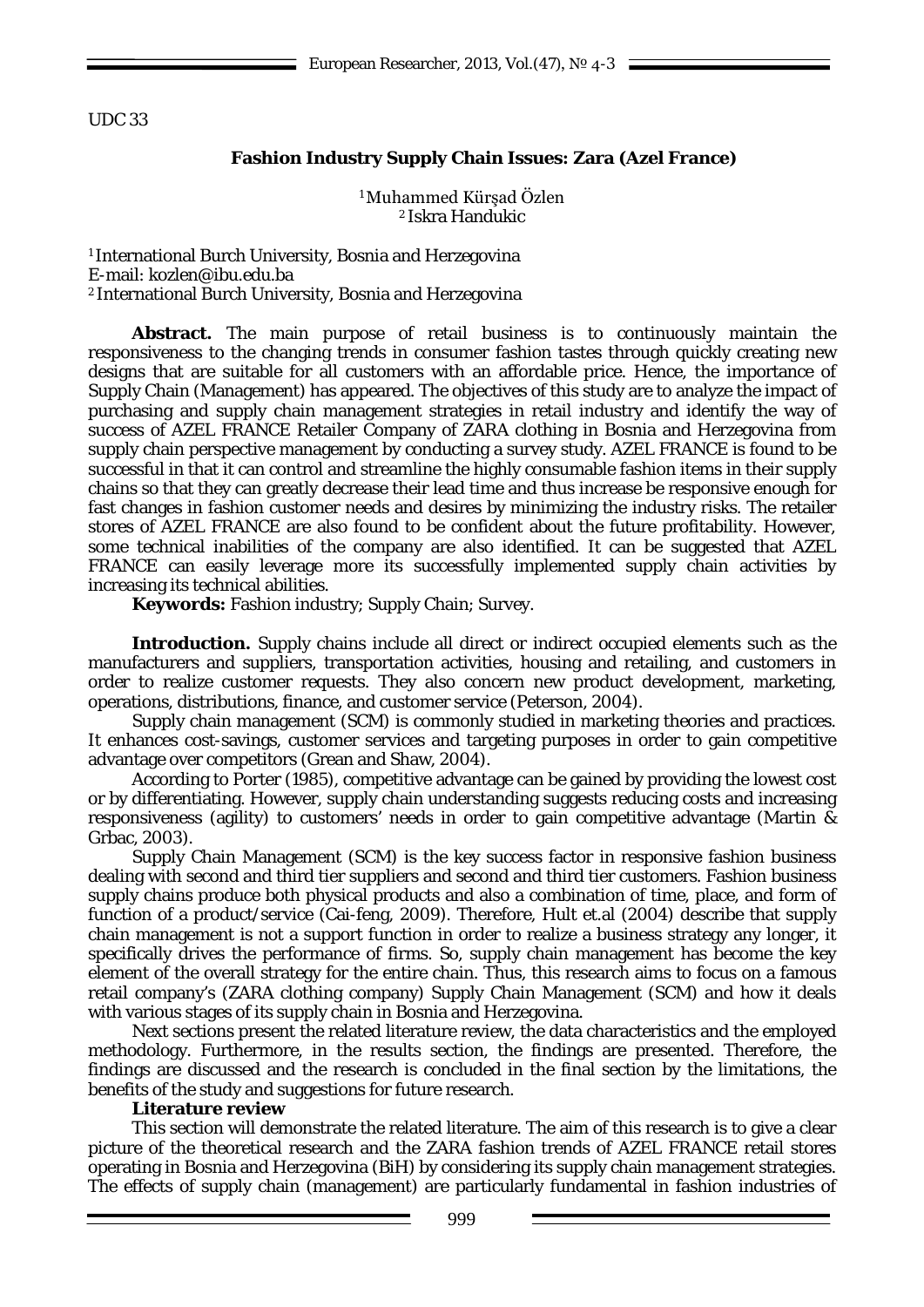marketing research. Through this review, different aspects of supply chain strategies of the fashion industry will be described and therefore the impacts of supply chain management are explained.

Christopher et al (2004) argues that the fashion retail industry has become increasingly more unstable and violate, hardly predictable and because of many influencing factors mostly related to highly changing purchasing behavior, shorter product lifecycles and the consumer expectation about responsiveness.

Easey (2002) reports that the high level of information integration in the supply chain integration of ZARA increases the accuracy and validity of data sources about customer's consuming behavior, preferences and the most updated fashion trends. Therefore, the integrated supply chain systems facilitate ZARA's faster reaction to changes in consumer demand. He moreover concluded that the fast and correct decision making based on the market analysis can enhance meeting customer satisfaction.

Riezebos et al. (2003) suggests exploiting brand name successfully in an international market. Obviously, ZARA is a strong global brand operating in 68 countries. By employing an international branding strategy, ZARA can both increases its financial position and strengthens its strategic global position.

Bhardwaj and Fairhurst (2010) presented that supply chain integration enables ZARA to decrease production, transportation, and inventory costs and to improve quality control. They suggested that ZARA's centralized distribution facilities lower the lead-time of its products and inventory stock level by improving its supply chain's competitiveness. They explained that ZARA is competitively flexible in the variety, frequency and the amount of the new style products they produce. They continued that ZARA can rapidly attract customers with their new trendy wear and therefore increases sales figures as return. They concluded that information sharing increase ZARA's supply chain operations more than the other fashion industries. Moreover, fast information sharing reduces the costs and maintains the fashion trends and customer satisfaction.

Kumar and Arbi (2008) emphasize that Benetton's operation and supply chain strategy is a significant example of an operation network for competitiveness. It has developed diverging solutions from industry practices and employed the strategies by considering its main competitors. They stressed on the importance of private ownership of assets (brand product design and market knowledge), technology and information sharing among all supply chain elements. They recommended them to increase company's internal rigidity and find the perfect balance among them. Also, they suggested Benetton's model as flexible integration.

Ferdows, Lewis and Machuca (2003) suggest ZARA stores to exert strong influence over almost the entire garment supply chain activities such as the design, purchasing, production, distribution and retailing in order to offer cutting edge fashion at affordable prices.

Dutta (2003) reported that the main factors of ZARA's business structure are: (1) Extensive market research (provides a constant stream of inputs into the product development process), (2) Location of various business functions (enhances the coordination of various functions and making joint-decisions very quickly), (3) Control (early investment in raw material, and direct or indirect "ownership" of processing and production capacities), and (4) Information and Communication Technologies (to manage the constant interface of various functions and the huge variety of production information). He concluded that these elements are important to quickly respond for market research/influenced decisions.

According to Tripa and Cuc (2007), H&M aims to lower costs combined with differentiation (more fashionable limited collections) in its strategy. However, ZARA tries to be more fashionable for reasonable prices. They identified that  $H&M$  is very aggressive and tries to beat every competitor, while ZARA has a more specialized market share. Therefore, ZARA has more local competitors. They don't really focus on these businesses but trust only to its own name and quality. Hence they concluded that ZARA is more expensive then H&M, but it's in fact worthy among some quality brands.

ZARA's unique quick response system including both human resources and information technology enhances ZARA's responsiveness to the demand of its consumers in the marketplace. According to Amanda et al (2004), ZARA employs backward vertical integration to be quick fashion follower to achieve manufacturing efficiencies by focusing on ultimate consumers. They also reported that it's extremely important to speed the information flow of consumer desires and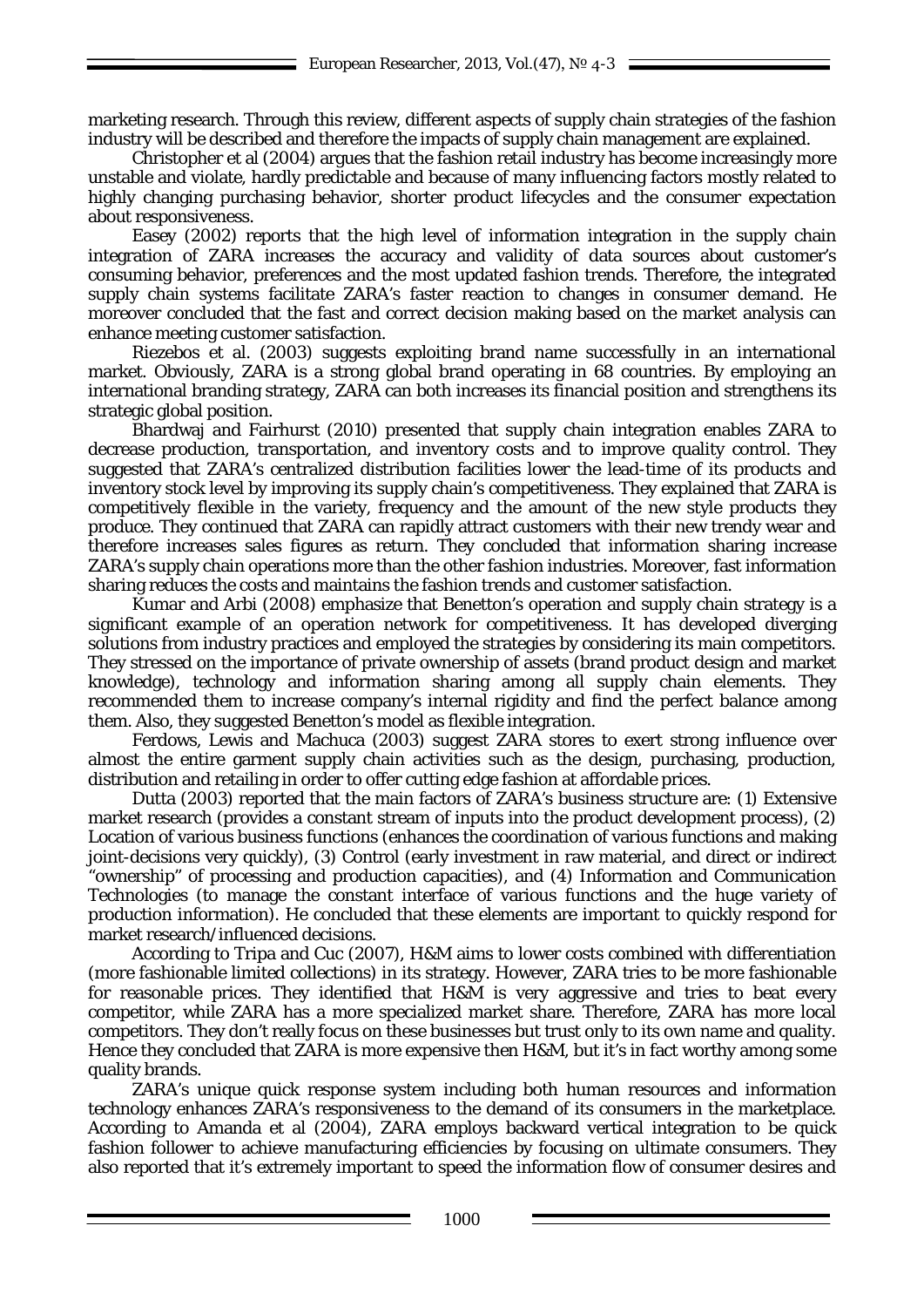preferences to ZARA's apparel designers. So, ZARA develops teams in the retail and manufacturing environment for this purpose (Amanda et al, 2004).

Birtwistle (2004) argued that retailers and their suppliers should share more information, because there is a growing realization in that shared information can reduce the inventory level. At the same time, transaction cost and inventory carrying cost can be significantly decreased. The cooperated parties are ready to move to co-managed inventory (CMI). CMI is the process through which the suppliers collaborate with the retailers to manage the flow of products into customer's distribution system.

Marion (2004) stated that while the traditional apparel industry has difficulty in sales, large, vertically integrated, multi-national retailers such as ZARA, continue to challenge the global economic downturn. ZARA is successful in that it has solved the problem of highly perishable fashion items by controlling and streamlining its supply chains, ZARA is able to reduce its lead time into two or three weeks even less. Therefore, it can be responsive to the very fast changes in fashion markets almost in real-time by greatly minimizing the fashion industry risks.

According to Zhang (2008), ZARA's designers are not aiming innovation in their production, but recognizing fashion elements of the existed products on their purpose, and transferring them into new kinds of products. Furthermore, they can interpret the fashion instead of creating fashion. He argues that ZARA keeps its production lot as small as possible by leaving the extra capacity for generally manufacturing products.

Bruce and Daly (2006) reported that ZARA stores aim to increase their responsiveness and reduce excess stock and forecasting risk as product specifications until delivery. They also pointed that purchasing activities play a critical role through suppliers' selection and product decisionmaking in the fast fashion industry.

## **AZEL FRANCE**

AZEL FRANCE Bosnian textile retail stores sale ZARA (famous Spanish clothing brand) products. Therefore, AZEL is the exclusive distributor of ZARA's clothes through Bosnia and Herzegovina. The first boutique of AZEL FRANCE was opened in Mostar Mepas Mall which is the largest shopping center in BiH including many other well-known trademarks as well. AZEL FRANCE's stores basically sell outlet clothing products that are designed and manufactured by ZARA and remained unsold from previous seasons or as surplus production. Hence, they can provide clothes at more affordable prices than those found in the other exclusive stores. They aim to provide a modern, high-quality clothing and footwear, available clothes for everyone and for every budget. Today ZARA is owned by the company Inditex, the largest global textile companies founded by Amancio Ortega Gaona, a fashion designer and one of the leaders in the Forbes millionaires list (AZEL FRANCE, 2013).

The company AZEL was founded in 2003, and become a well known established trademark today. It opened the first retail outlet shop by including clothing and footwear's concepts by providing affordable fashion products to many people. Today, Bosnia and Herzegovina is covered with a selling network of more than 60 shops of AZEL FRANCE in all the major and middle size cities. AZEL moved his head office and built its warehouse facilities in the region of Sarajevo nearby the future crossing of motorways in order to support its Supply Chain activities. The location and settings increase the efficient flow of goods through the region. A well organized, successful logistics together with motivated employees have enhanced the delivery of the products twice a week for all the branches in the country in order to offer a constantly renewed collection for their customers' benefit. Since, it is today a key actor of the fashion retail industry in Bosnia and Herzegovina (AZEL FRANCE, 2013).

#### **Data and Methodology**

This research is based on understanding the significance of supply chain strategy and purchasing strategy in the fashion industry. In order to achieve the research purpose as well as to better understand the relationship of developing purchasing and supply chain strategies, this report examines AZEL FRANCE fashion retailer of ZARA clothing in BiH.

The survey, conducted among the employees of AZEL FRANCE branches through BiH, achieved a number of 167 responses. After the responses are collected, the data has been entered into an excel spreadsheet and analyzed descriptively. The survey questionnaire was divided into eight question groups each including seven or eight questions, specific for that kind of group questions, with forty one questions in total.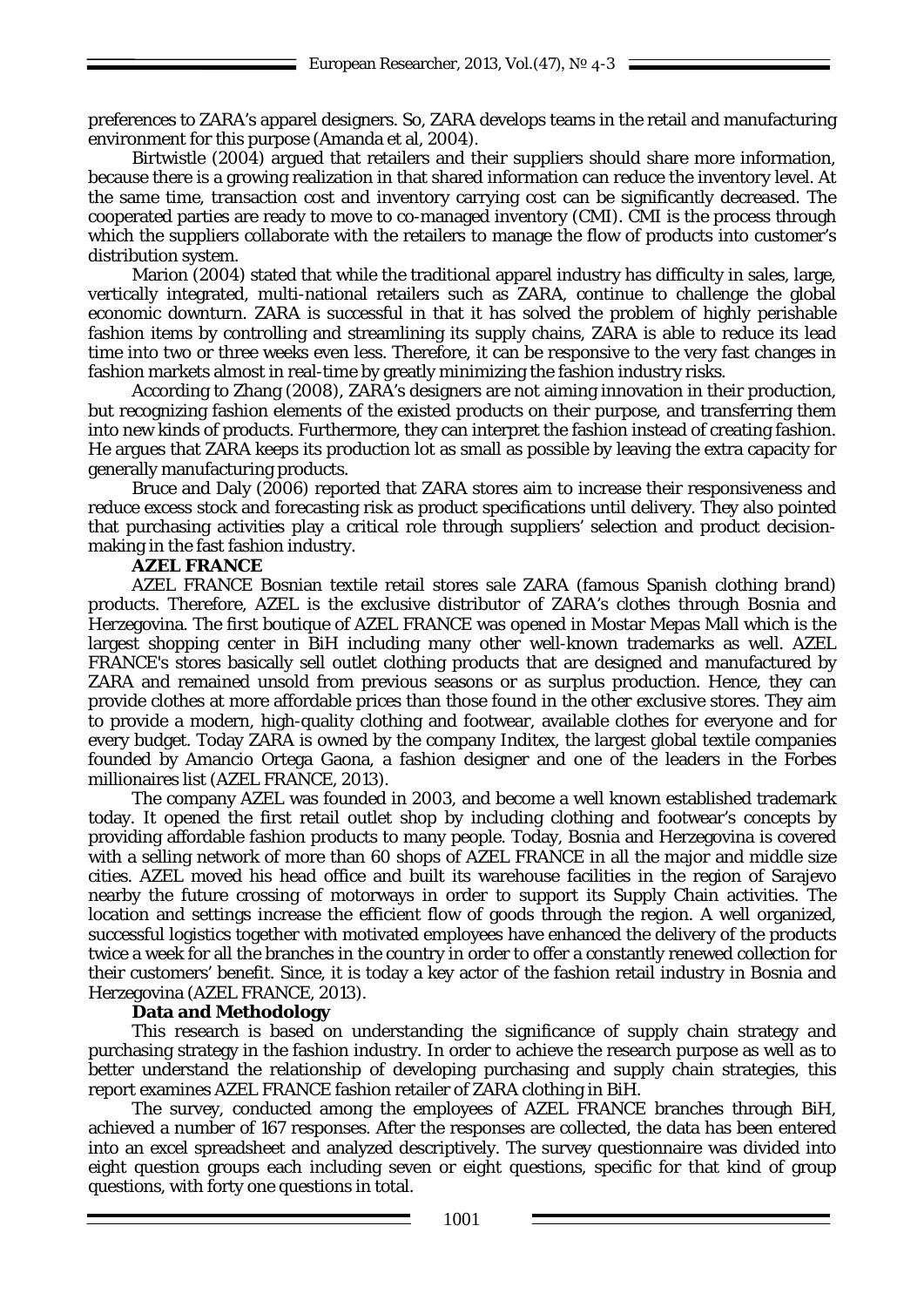## **Results**

More than half of the respondents are identified to be female (96/167) and quite young (57.5% of them are less than 30). The respondents are observed to be mostly from marketing and sales (63.5%), administration (13.8%), finance (11.4%) departments and supply chain related staff (10.8%) (Table 1).

## **Table 1** Departments

| <b>Departments Frequency</b>  |     | <b>Percent</b> |
|-------------------------------|-----|----------------|
| <b>Missing</b>                |     | .6             |
| Administration                | 23  | 13.8           |
| <b>Finance</b>                | 19  | 11.4           |
| Marketing and<br><b>Sales</b> | 106 | 63.5           |
| <b>Supply Chain</b>           | 18  | 10.8           |
| <b>Total</b>                  | 167 | 100.0          |

## **Questionnaire Analysis**

The questionnaire consists of seven sections and measures the agreement level of the respondents by using a 7-point Likert scale. The results of descriptive analyses are provided below.

## **Information and Communication Technology**

The respondents agree that they have a basic developed system in order to respond the customer orders. The system is appeared to moderately provide the communication and secure information transaction among supply chain members. They seem to slightly follow the technology in order to be innovative in their operations. However the system is weak in that it cannot provide statistical analyses and generate necessary reports and furthermore cannot improve supply chain activities (Table 2).

| <b>Items</b>                                                                                                          | Mean | Std.<br><b>Deviation</b> |
|-----------------------------------------------------------------------------------------------------------------------|------|--------------------------|
| My company has information systems in order to<br>improve supply chain activities                                     | 3.84 | 1.357                    |
| My company information system provides security<br>for all supply chain activities                                    | 4.66 | 1.306                    |
| My company information system enables<br>communication among the chain members                                        | 4.58 | 1.394                    |
| My company follows the technological<br>improvements in order to enhance its processes and<br>supply chain activities | 4.79 | 1.501                    |
| My company information system improves the<br>company innovativeness in its processes and supply<br>chain activities  | 4.39 | 1.579                    |
| My company has developed systems and units in<br>order to give response to the needs of customers                     | 5.19 | 1.571                    |
| My company information system has sophisticated<br>4.05<br>components                                                 |      | 1.548                    |
| My company information system can provide<br>statistical analyses and generate necessary reports                      | 3.84 | 1.645                    |

## **Table 2** Information and Communication Technology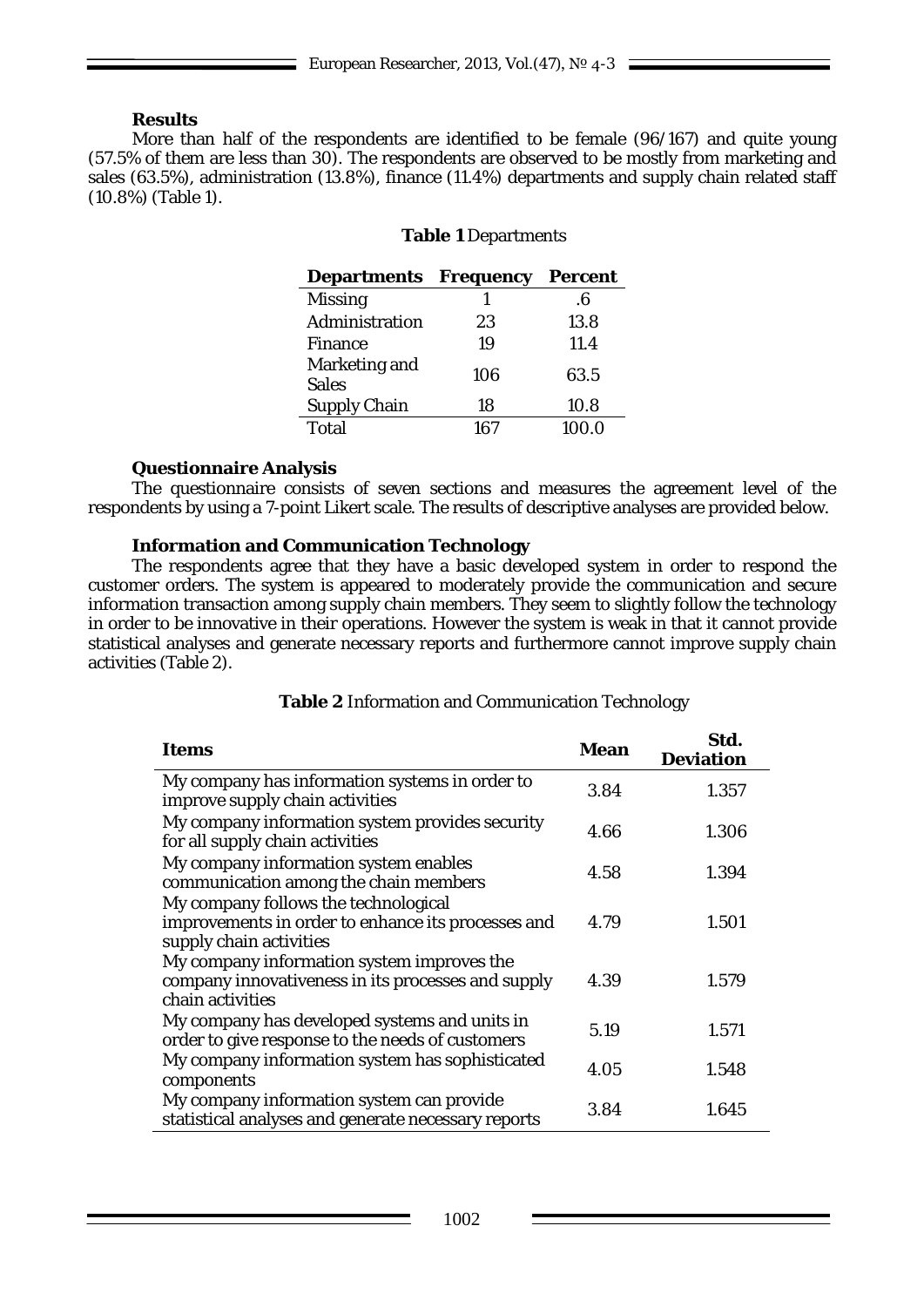## **Strategy of Logistics**

In this group of questions participants were asked about the consistency of their strategy of logistics with fashion retailer directives in this field. The respondents slightly agreed that the company tries to get best offer and high quality in its Logistics activities (Table 3).

## **Table 3** Logistics Strategy

| <b>Items</b>                                                                                      | Mean | Std.<br><b>Deviation</b> |  |  |  |
|---------------------------------------------------------------------------------------------------|------|--------------------------|--|--|--|
| My company considers the best price offer for<br><b>Logistics Activities</b>                      | 4.91 | 1.357                    |  |  |  |
| My company seeks to catch high quality in its<br><b>Logistics Activities</b>                      | 4.91 | 1.320                    |  |  |  |
| My company Logistics strategy has been determined<br>according to locations of company warehouses | 4.41 | 1.477                    |  |  |  |
| My company determines its logistics strategy by<br>considering its inventory levels               | 4.40 | 1.610                    |  |  |  |

## **Supply Chain Strategy**

According to the results obtained from the third group of questions about supply chain strategy in the questionnaire, it is observed that the company considers first its customers in order to determine its supply chain strategy. While planning the determined strategy, it evaluates the relationships between buyers and sellers. Furthermore, it is identified that using technology is effectively considered in their supply chain strategies. Finally, the company is observed to be willing to in-source (not to out-source) its activities as a part of its strategy (Table 4).

## **Table 4** Supply Chain Strategy

| Items                                                                                      | Mean | Std.<br><b>Deviation</b> |  |  |  |
|--------------------------------------------------------------------------------------------|------|--------------------------|--|--|--|
| My company has a customer centric Supply chain<br>strategy                                 | 4.98 | 1.307                    |  |  |  |
| My company considers using technology very much<br>in its Supply chain strategy            | 5.05 | 1.422                    |  |  |  |
| While configuring Supply chain strategy buyers and<br>sellers relationships are considered | 5.67 | 1.261                    |  |  |  |
| My company prefers outsourcing its non-<br>fundamental works                               | 3.33 | 1.252                    |  |  |  |

## **Organizational Strategy**

According to the results obtained from the fourth group of questions about organizational strategy, the respondents are sure that the company has achieved its customers' satisfaction. They are observed to offer unique and comfortable stylish clothes with low price and quality. Furthermore, their services are spread through Bosnia and Herzegovina (Table 5).

#### **Table 5** Organisational Strategy

| Items                                                                               | Mean | Std.<br><b>Deviation</b> |
|-------------------------------------------------------------------------------------|------|--------------------------|
| The mission of my company is restricted with<br>dressing the Bosnia and Herzegovina | 4.96 | 1.832                    |
| The vision of my company is satisfying its customers'<br>needs                      |      | 1.035                    |
| My company offers to its customer unique and<br>comfortable stylish clothes         | 6.08 | 1.114                    |
| My company provides lower price with brand                                          | 5.51 | 1.460                    |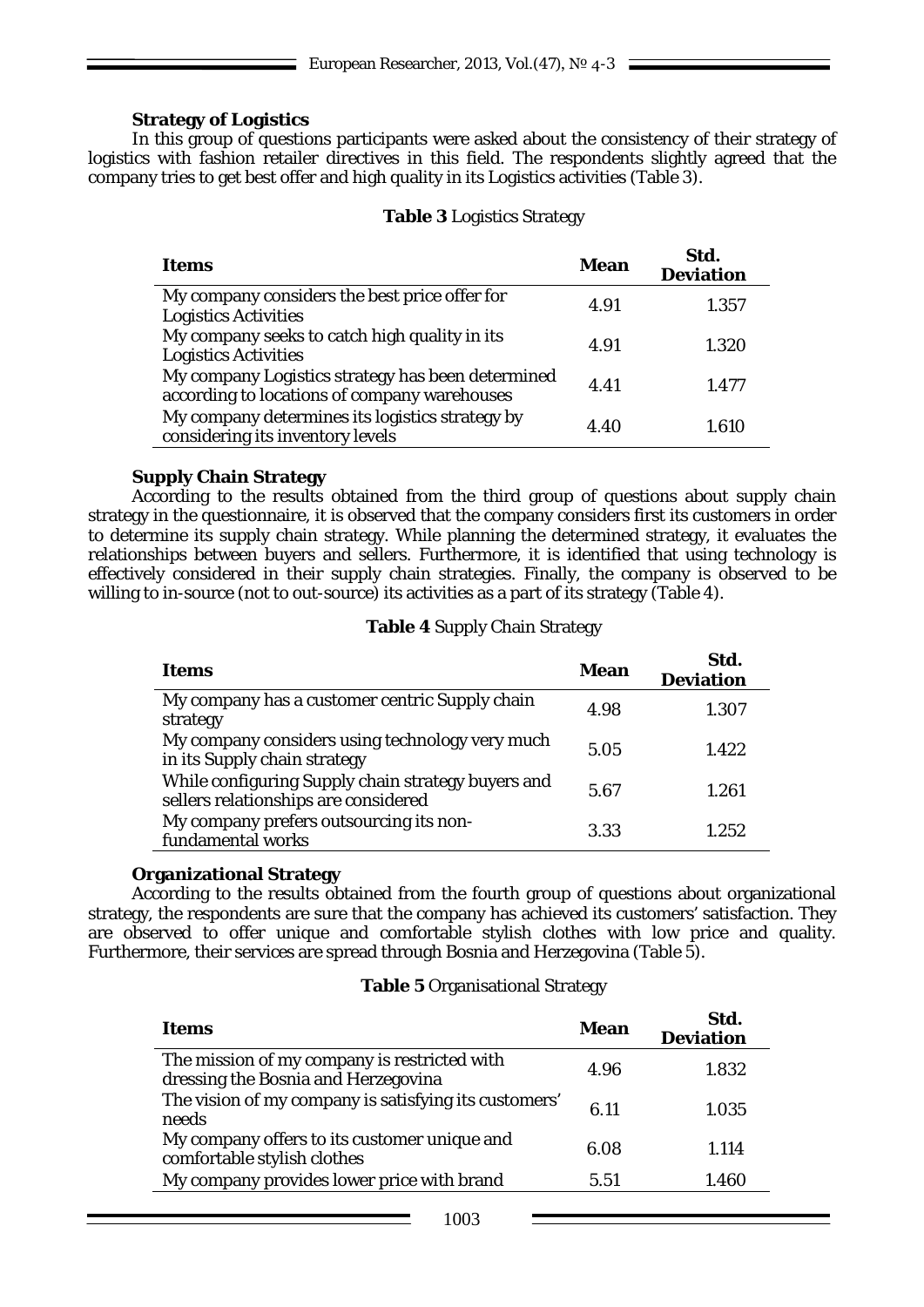## quality.

### **Supply Chain Activities**

The fifth group of questions about supply chain activities revealed that the company can easily be responsive for its customers because of its distribution channels. At the same time, they can provide affordable prices for their customers. However, they are seemed to be not comfortable with their warehousing and production capacities (Table 6).

### **Table 6** Supply Chain Activities

| Items                                                                           |      | Std.<br><b>Deviation</b> |
|---------------------------------------------------------------------------------|------|--------------------------|
| The production capacity of my company is high                                   | 4.24 | 1.789                    |
| My company distributes its products in a<br>responsible, fast, and quick manner | 6.07 | 1.232                    |
| My company has enough storing environment                                       | 4.29 | 1.486                    |
| My company selling prices is affordable, not too high<br>and not even too low   | 5.78 | 1.440                    |

### **Supply Chain Network Design**

The responses for the sixth group of questions about supply chain network design identified that the company is not comfortable with designing its supply chain network. It has appeared to have slightly clear defined goals and can hardly reach the necessary information required to design its supply chain network. Furthermore, they are almost neutral in supporting, analyzing and if necessary refining the current network (Table 7).

## **Table 7 Supply Chain Network Design**

| <b>Items</b>                                                                                | Mean | Std.<br><b>Deviation</b> |
|---------------------------------------------------------------------------------------------|------|--------------------------|
| My company has a set of clear defined goals to<br>design its supply chain network           | 4.73 | 1.257                    |
| My company can collect necessary information in<br>order to design its supply chain network | 4.89 | 1.390                    |
| My company has the ability to support and analyze<br>its designed network                   | 4.52 | 1.438                    |
| My company can afford implementing and refining<br>its supply chain design                  | 4.42 | 1.619                    |

## **Marketing Strategy**

The group of questions about marketing strategy showed that the company highly wishes to be responsive for its customers. However, it can weakly identify its current market situation in Bosnia and Herzegovina. The realization of its brand seems to be weak. Furthermore, the respondents slightly believe that they have competitive power in the market (Table 8).

#### **Table 8** Marketing Strategy

| Items                                                                            | Mean | Std.<br><b>Deviation</b> |  |  |  |
|----------------------------------------------------------------------------------|------|--------------------------|--|--|--|
| My company has a measurement system in order to<br>identify the market situation | 4.78 | 1.358                    |  |  |  |
| My company has the power to compete through the<br>market                        | 4.36 | 1.839                    |  |  |  |
| My company wants to be responsive for customer<br>orders                         | 6.08 | 1.2.72                   |  |  |  |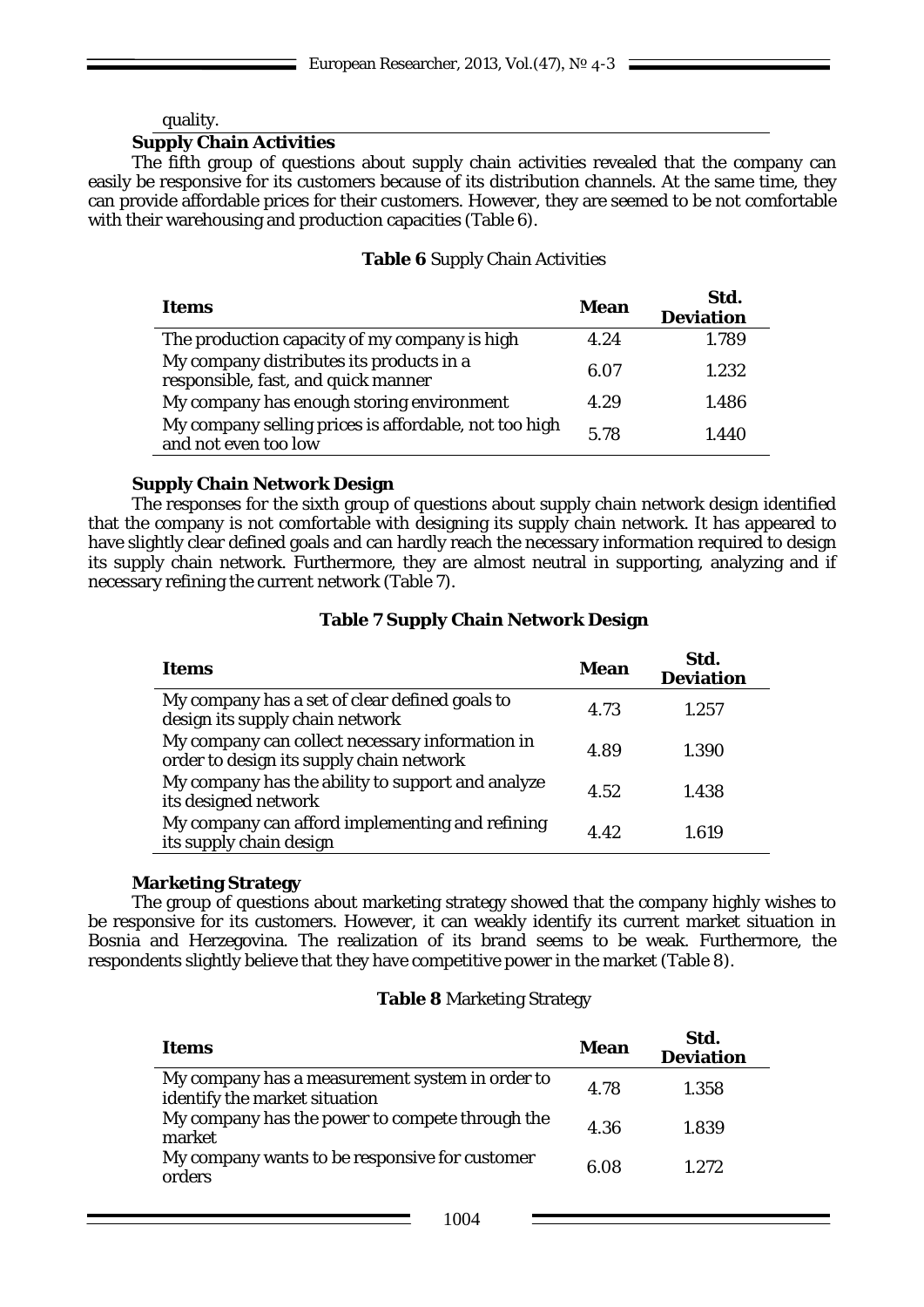|  | My company brand realization is high in the country | 4.39 | 1.715 |
|--|-----------------------------------------------------|------|-------|
|  |                                                     |      |       |

Sales. From the last group of questions about sales, the company seems to prefer directly selling to the customers in their branches without the intermediaries. Therefore, customers are coming to the stores, buying the items and then leaving the store. Furthermore, they accept sales as the most important determinant of their company strategy (Table 9).

## **Table 9** Sales

| Items                                                                                               | Mean | Std.<br><b>Deviation</b> |
|-----------------------------------------------------------------------------------------------------|------|--------------------------|
| My company is associated with personal selling,<br>customers often come to store buy items and then | 6.31 | .984                     |
| leave the store.                                                                                    |      |                          |
| My company directly sells to the customers                                                          | 5.78 | 1.511                    |
| Sales are important in order to define my company<br>strategy                                       | 5.93 | 1.461                    |

**Conclusion.** The aim of this research is to give a clear picture of Bosnian Fashion Industry related to ZARA fashion trends of AZEL FRANCE retail stores in terms of supply chain management strategies. The effects of supply chains are particularly important in fashion industries of marketing research.

AZEL FRANCE retailer of ZARA's brand has accomplished the benefits of flexible supply chains for its innovative fashion items. Although, AZEL FRANCE seems to beat its competitors today in terms of profit margins, without any stock out rates and keeping the industry leadership in the market. According to the results, the purchasing and supply chain strategies seem to have a major role in fashion industry. The success of ZARA trends is that it can control and streamline highly consumed fashion items in their supply chains so that they are capable to greatly decrease their lead time and thus to respond faster enough on the very fast changes in its customers' needs and wants by minimizing the fashion risks.

This study has limitations in that it only evaluates the branches of one specific company. Even, it is one of the main players of Bosnian fashion industry; the results may differ for other companies. Future studies may employ industry wide researches. However, this research is important in that it is one of the few studies in Bosnian market related to supply chains.

The questionnaire survey descriptively identifies the picture of fashion stores of AZEL FRANCE fashion retailer of ZARA clothing in BiH. While implementing this survey study, it became clear that the current situation of AZEL FRANCE clothing is not ideal. However, there is a strong wish towards the implementation of new ZARA stores, techniques and the development of the existing ones. This research identifies the technological weakness of the company. Therefore, the company should invest more especially on information systems in order to enhance its supply chain activities. The company is appeared to have a reasonably good logistics infrastructure. However, it can handle successfully its supply chain activities. Furthermore, the company in BiH can incorporate different marketing strategies although the current system has proven to be successful. Considering the risks involved in opening such a business, fashion retailer stores of AZEL FRANCE are seemed to be confident about the future profitability. ZARA, through franchising, has maintained its success, opened its own ZARA fashion stores in among BiH, and utilized the products of the research and development in business operations. These actions will gain great potential for profitability because many of the practices have already been successful. They are moreover moderately well in their organisational, marketing, and supply chain strategies. On the other hand, they are observed to be happy with their amount of sales. It may be estimated that the reason for their success is behind the brand name ZARA and their successful implementation of ZARA strategies despite having poor infrastructure compared to global companies.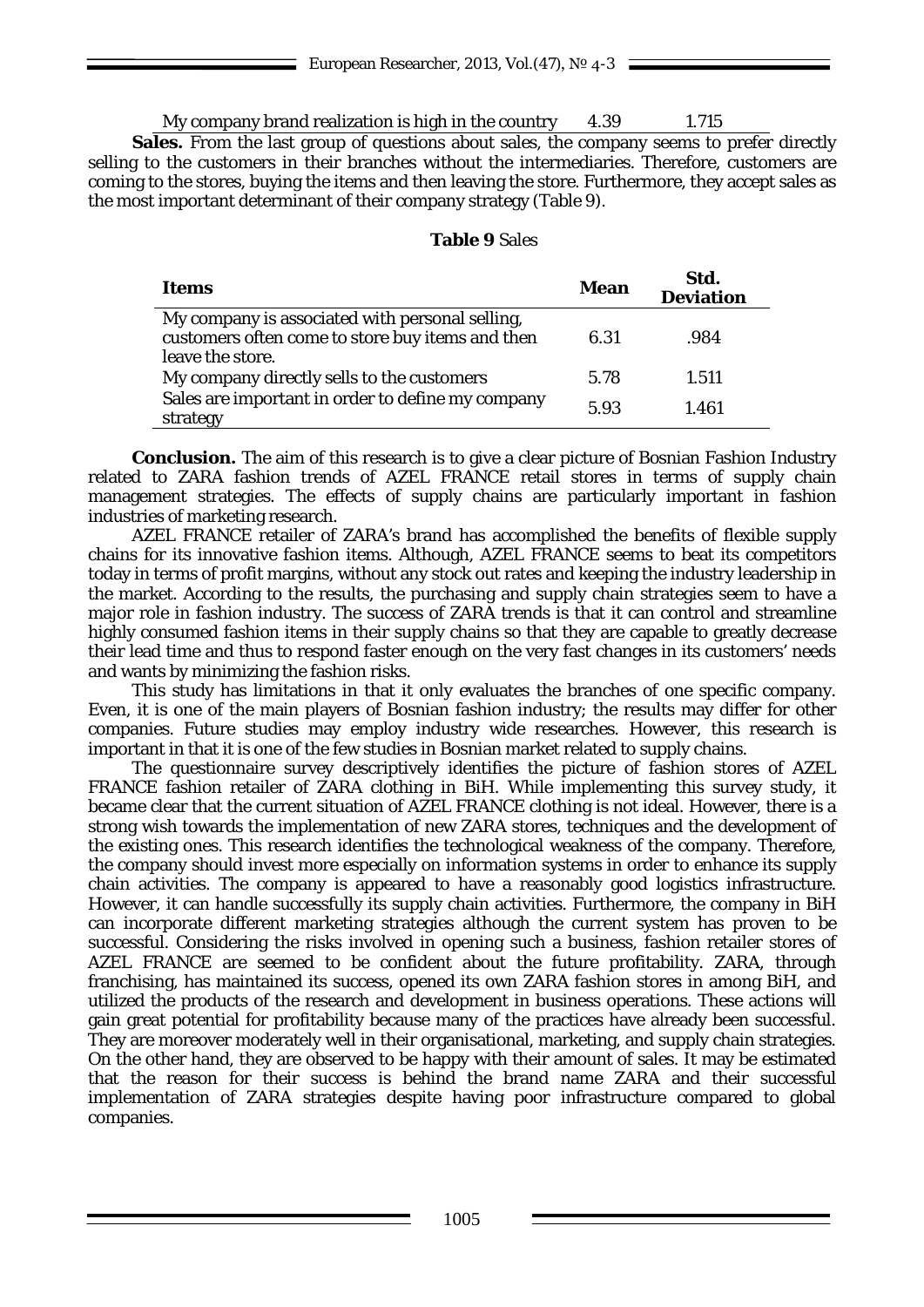### **Reference:**

1. Amanda C., Charlese J., Martha N., 2004, Zara: Fashion follower, Industry leader, Business of Fashion Case Study Competition, Philadelphia University.

2. *AZEL FRANCE*. (2013). Retrieved 2 16, 2013, from http://www.azel.ba: http://www.azel.ba/eng/?p=6

*3.* Bhardwaj, V. and Fairhurst, A. (2010). Fast fashion: response to changes in the fashion industry. *The International of Retail, Distribution and Consumer Research, 20(1), pp. 165-173.*

4. Bruce, M. and Daly, L. (2006). Buyer behavior for fast fashion. *Journal of Fashion Marketing and Management*, 10(3), 329-344.

5. Chopra, S. and Meindl, P. (2007). *Supply Chain Management, 3 ed*, Upper Saddle River: Peterson Prentice Hall.

6. Christopher, M., Lowson, R. and Peck, H. (2004). Creating agile supply chains in the fashion industry. *International Journal of Retail & Distribution Management*, 32(8), 367-76.

7. Cuc, S. and Tripa, S. (2007) Strategy and Sustainable Competitive Advantage: The Case of Zara Fashion Chain. *Fascicle of Management and Technological Engineering*, 6, 2521-2524.

8. Dutta, D. (2003). Learning from ZARA: Case study. *Third eyesight, 7, 1-7*

9. Dutta, D. (2003). Reatail @the speed of fashion. *Third eyesight*, *4, 1-4*

10. Easey, M. (2002). *Fashion Marketing*, Oxford: Blackwell Science.

11. Ferdows, K., Lewis, M. and Machuca, J.A.D. (2003). ZARA. *Supply Chain Forum: International Journal*, 4(2), 62-66,

*12.* Frean, M. and Shay, M.J. (2004). Supply-chain Integration through Information Sharing: Channel Partnership between Wal-Mart and Procter & Gamble. *Journal of Fashion Marketing and Management.* 8(3), 134-141*.*

13. Hult, G.T.M., Ketchen, D.J. and Slater, S.F. (2004). Information processing knowledge development and strategic supply chain performance*. Academy of Management Journal*, 47 (2), 214-253.

14. Kumar, S. and Arbi, S. (2008). Outsourcing strategies for apparel manufacture: a case study*. Journal of Manufacturing Technology Management*, 19 (1), 73-91.

15. Li, Cai-fen. (2009). Agile Supply Chain. *Management Science and Engineering*, 3(2).

16. Martin, J.H. and Grbac, B. (2003). Using supply chain management to leverage a firm's market orientation. *Industrial marketing management*, 32, 25-38.

17. Riezebos, R., Kist, B. and Kootstra, G. (2003). *Brand Management: A Theoretical and Practical Approach*, Harlow: Financial Times Prentice Hall.

18. Zhang, Q. (2008). Analysis on the Successful Case of Efficient Supply Chain in ZARA, *IEEE*, ISBN: 987-1-4244-2107-7, 1-4.

## **APPENDIX**

#### **Supply Chain Management Survey Questionnaires in Fashion retail Industry AZEL FRANCE of ZARA brand in BiH.**

Please answer all questions

For each numeric question, circle the number that best reflects your opinion of the factor judged 1=strongly disagree, 2=disagree, 3=slightly disagree, 4=neither, 5=slightly agree, 6=agree, 7=strongly agree

|             | <b>Demographics</b>                                                |
|-------------|--------------------------------------------------------------------|
| a           | Your department/unit:                                              |
| $\mathbf b$ | Your current position/role in dept/unit:                           |
| $\mathbf c$ | How long have you been in current position/role ?:                 |
| d           | Your highest education level: Doctorate Master Undergraduate Other |
| e           | Gender: Male<br>Female                                             |
|             | $31-40$ 41-50 51-60 $\geq 61$<br>Age:<br>$\leq 30$                 |

| <b>Information and communication technology</b> |                                                                                                                                                                           | <b>Disagree</b><br>Agree |  |  |  |  |  |  |
|-------------------------------------------------|---------------------------------------------------------------------------------------------------------------------------------------------------------------------------|--------------------------|--|--|--|--|--|--|
| - a                                             | $\overline{M}$ My company has information systems in order to improve supply $\left  \begin{array}{cc} 1 & 2 & 3 & 4 & 5 & 6 & 7 \end{array} \right $<br>chain activities |                          |  |  |  |  |  |  |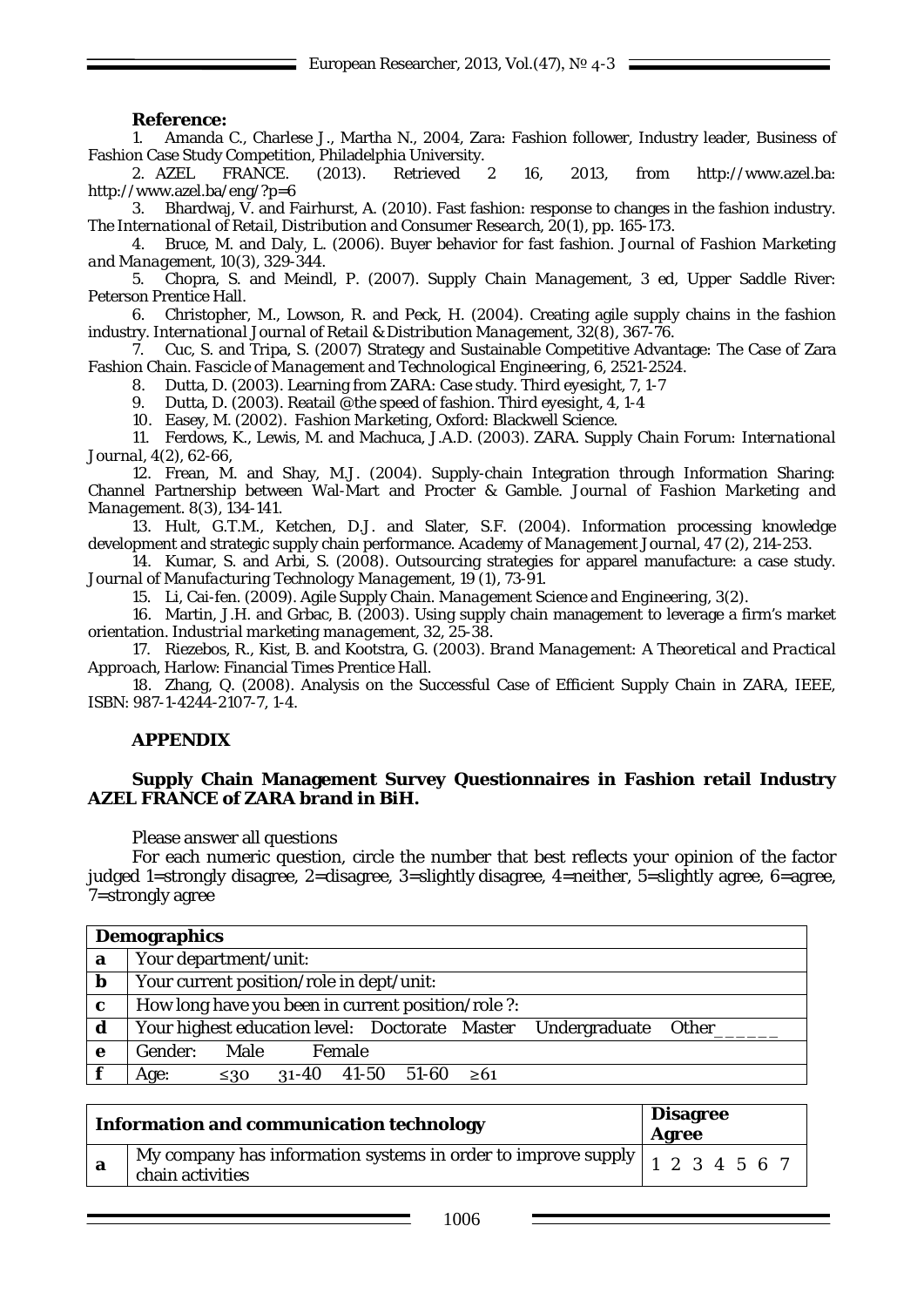| b | My company information system provides security for all supply $\begin{vmatrix} 1 & 2 & 3 & 4 & 5 & 6 & 7 \end{vmatrix}$<br>chain activities |  |               |  |  |
|---|----------------------------------------------------------------------------------------------------------------------------------------------|--|---------------|--|--|
| c | My company information system enables communication among<br>the chain members                                                               |  | 1 2 3 4 5 6 7 |  |  |
| d | My company follows the technological improvements in order to<br>enhance its processes and supply chain activities                           |  | 1 2 3 4 5 6 7 |  |  |
| e | My company information system improves the<br>company<br>innovativeness in its processes and supply chain activities                         |  | 1 2 3 4 5 6 7 |  |  |
|   | My company has developed systems and units in order to give<br>response to the needs of customers                                            |  | 1 2 3 4 5 6 7 |  |  |
| g | My company information system has sophisticated components                                                                                   |  | 1 2 3 4 5 6 7 |  |  |
| h | My company information system can provide statistical analyses<br>and generate necessary reports                                             |  | 1 2 3 4 5 6 7 |  |  |

|             | <b>Strategy of Logistics</b>                                                                        |  | <b>Disagree</b><br>Agree |  |  |  |
|-------------|-----------------------------------------------------------------------------------------------------|--|--------------------------|--|--|--|
| a           | My company considers the best price offer for Logistics Activities                                  |  | 1 2 3 4 5 6 7            |  |  |  |
| $\mathbf b$ | My company seeks to catch high quality in its Logistics Activities                                  |  | 1 2 3 4 5 6 7            |  |  |  |
| c           | My company Logistics strategy has been determined according to  <br>locations of company warehouses |  | 1234567                  |  |  |  |
|             | inventory levels                                                                                    |  |                          |  |  |  |

|                                | <b>Supply Chain Strategy</b>                                                               |  | <b>Agree</b>                    |   | <b>Disagree</b> |              |   |  |  |
|--------------------------------|--------------------------------------------------------------------------------------------|--|---------------------------------|---|-----------------|--------------|---|--|--|
| a                              | My company has a customer centric Supply chain strategy                                    |  |                                 |   | 1 2 3 4 5 6 7   |              |   |  |  |
| b                              | My company considers using technology very much in its Supply<br>chain strategy            |  |                                 |   | 1 2 3 4 5 6 7   |              |   |  |  |
| $\mathbf c$                    | While configuring Supply chain strategy buyers and sellers<br>relationships are considered |  |                                 |   | 1 2 3 4 5 6 7   |              |   |  |  |
| d                              | My company prefers outsourcing its non-fundamental works                                   |  |                                 |   | 2 3 4 5 6 7     |              |   |  |  |
| <b>Organizational Strategy</b> |                                                                                            |  | <b>Disagree</b><br><b>Agree</b> |   |                 |              |   |  |  |
| a                              | The mission of my company is restricted with dressing the Bosnia<br>and Herzegovina        |  |                                 |   | 1 2 3 4 5 6 7   |              |   |  |  |
| $\mathbf b$                    | The vision of my company is satisfying its customers need                                  |  |                                 |   | 2 3 4 5 6 7     |              |   |  |  |
| $\mathbf c$                    | My company offers to its customer unique and comfortable stylish<br>clothes                |  |                                 |   | 1 2 3 4 5 6 7   |              |   |  |  |
| d                              | My company provides lower price with brand quality.                                        |  | $\overline{2}$                  | 3 | 4               | $\mathbf{5}$ | 6 |  |  |

| <b>Supply Chain Activities</b> |                                                                               | <b>Disagree</b><br><b>Agree</b> |
|--------------------------------|-------------------------------------------------------------------------------|---------------------------------|
| a                              | Purchasing department in my company is a part of supply chain                 | 1 2 3 4 5 6 7                   |
| $\mathbf b$                    | The production capacity of my company is high                                 | 1 2 3 4 5 6 7                   |
| c                              | My company distributes its products responsible, fast, quick and<br>fresh     | 1 2 3 4 5 6 7                   |
| d                              | My company has enough storing environment                                     | 1 2 3 4 5 6 7                   |
| e                              | My company selling prices is affordable, not too high and not even<br>to low? | 1 2 3 4 5 6 7                   |